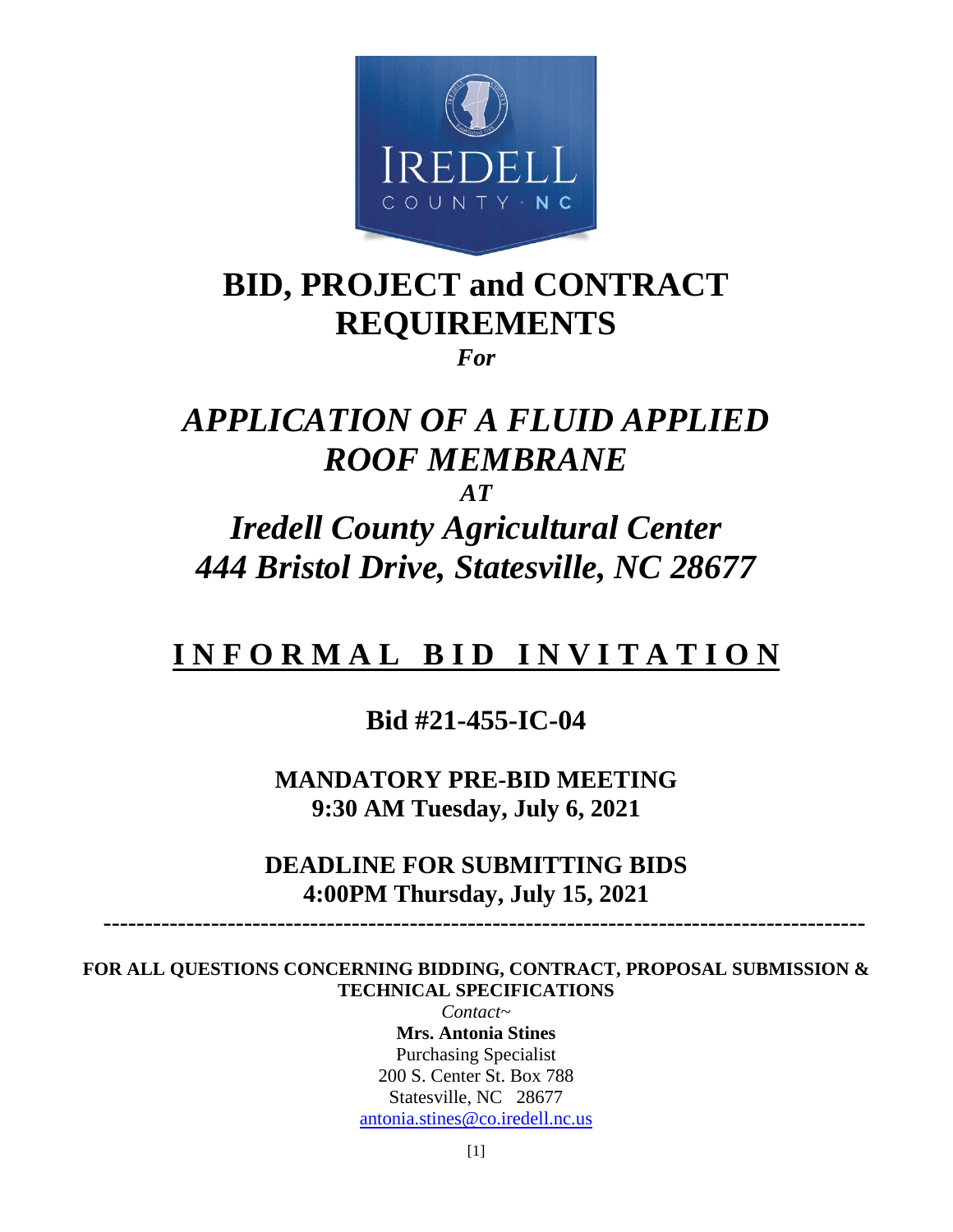# **CONTENTS**

# **A. INTRODUCTION**

# **B. GENERAL BID & DOCUMENT REQUIREMENTS**

# **C. GENERAL CONTRACT TERMS AND CONDITIONS**

## **D. MINIMUM INSURANCE REQUIREMENTS**

# **E. GENERAL AND TECHNICAL SPECIFICATIONS, SCOPE OF WORK, ETC.**

# **F. BID SHEET AND CONTRACT TERMS ACCEPTANCE PAGE**

## **A. INTRODUCTION**

Iredell County is requesting informal bids for the provision of all labor, machinery, equipment and materials for a "turn-key" installation of a fluid applied roof membrane to the Iredell County Agricultural Building located at 444 Bristol Drive, Statesville, NC 28677, as is generally outlined within the project specifications contained in this document.

#### **A mandatory pre-bid meeting for contractors will be held at 9:30 AM Tuesday, July 6, 2021 at the site. Bids will only be accepted from contractors who attend and register at this meeting.**

Iredell County intends to award to the lowest responsive, responsible bidder that provides the bid most advantageous to the County, taking into consideration quality, performance and timing for delivery. Iredell County reserves the right to accept or reject any or all bids and to award in the best interest of the County.

Informal written bids, subject to the conditions made a part hereof, will be received at this office through and until 4:00 PM, Thursday, July 15, 2021 for furnishing and delivering the commodity as described herein. Bids may be submitted by mail or other delivery method including electronic submissions.

**This is an informal bid process**. Bids should be submitted on the form included within the package clearly marked: **Agricultural Center Roof: Bid #21-455-IC-04 – North Carolina General Statute, Informal Bids are not made public knowledge until after award.** 

All questions regarding the various aspects of the project must be made in writing to:

Mrs. Antonia Stines [antonia.stines@co.iredell.nc.us](mailto:antonia.stines@co.iredell.nc.us) Purchasing Specialist

#### **Responses to all questions received will be made in writing and sent to all known bid holders by addendum and posted at Iredell County's bid site at :** <https://www.co.iredell.nc.us/481/Current-Bids-RFPs>**.**

After project award, the lead agency for project management and oversight will be the Facilities Services Department:

Ronnie Lee Field Manager [ronnie.lee@co.iredell.nc.us](mailto:ronnie.lee@co.iredell.nc.us) 704-902-4478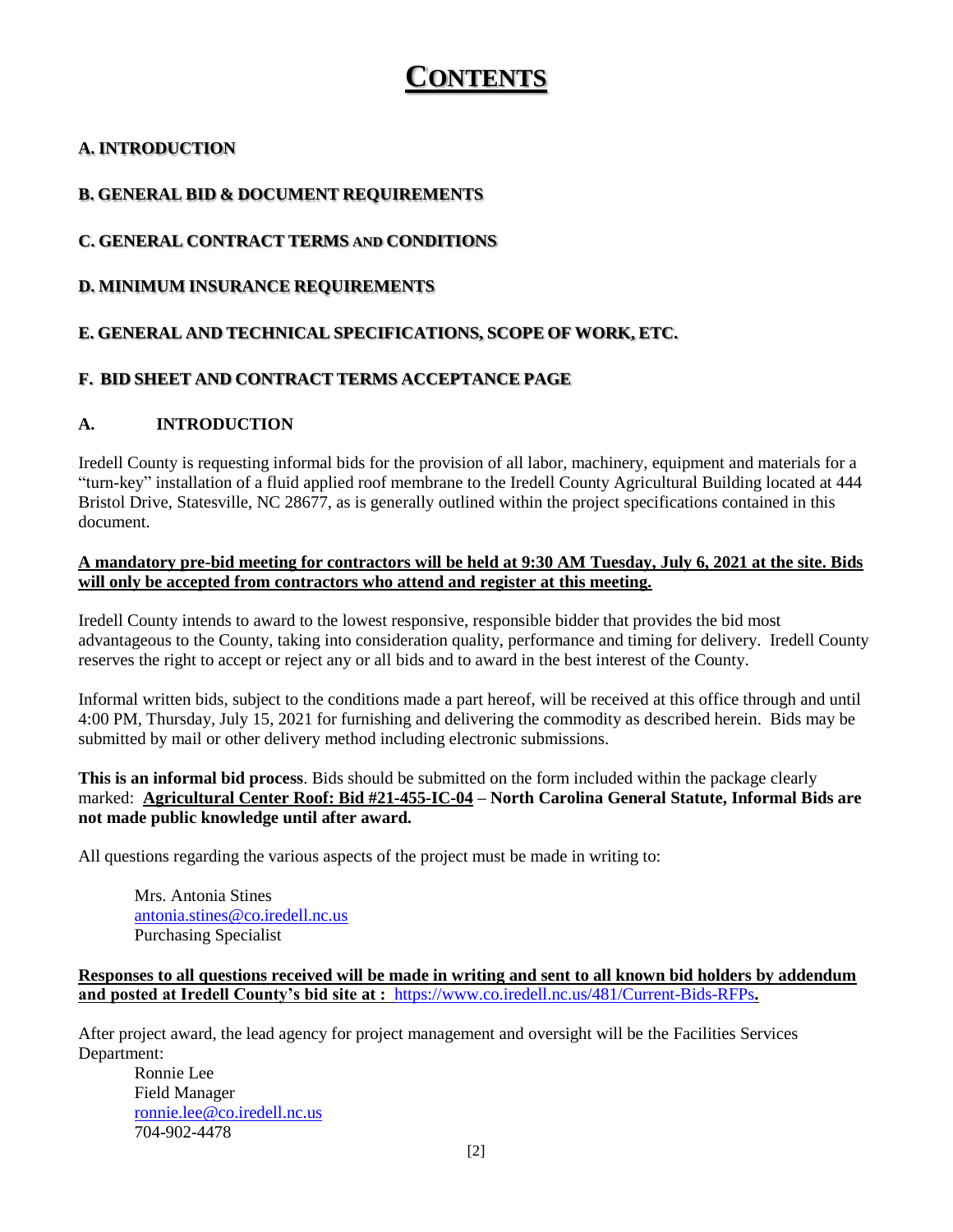#### **SCHEDULE OF EVENTS**:

| 6/25/2021 | <b>Bid Release</b>                                         |
|-----------|------------------------------------------------------------|
| 7/06/2021 | Tuesday, 9:30 am - MANDATORY Pre-bid                       |
| 7/09/2021 | Friday, $4:00 \text{ PM} - \text{Last Day}$ for Questions  |
| 7/15/2021 | Thursday, $4:00 \text{ PM}$ – Deadline for submitting Bids |

## **B. GENERAL BID & DOCUMENT REQUIREMENTS**

All bidders submitting bids in relation to this request should familiarize themselves with the following general bid terms and conditions. Bidders not in compliance with these documents subject their bid proposals to rejection. Bid proposals must be submitted complete with all required signed documents, final pricing, signature pages, etc., at the time of submission. Iredell County reserves the right to request required information or clarification after bid opening, however the lack thereof may subject a bid to rejection.

It is the responsibility of all respondents to contact Iredell County prior to submitting a response to the RFB to ascertain if any addenda have been issued, and to obtain any and all addenda, execute them, and return addenda with their response to the RFB.

- 1. The bidder and/or bidders to whom the contract is awarded must comply with all aspects of this bidding process, which are designed to meet the requirements of North Carolina G.S. 143-128, 129 & 131, as amended and as appropriate, which govern bidding procedures for government construction projects in North Carolina.
- 2. Bids submitted in response to this request will be governed by N.C. General Statute, Iredell County Purchasing Ordinance and the general provisions outlined in this request.
- 3. **When statutorily applicable**, all bidders for construction, renovation or improvement projects costing \$30,000 or above must hold a current, proper North Carolina General Contractor's license for the project at the time they submit their bid. It is the Contractor's sole responsibility to ascertain licensing requirements for this project. **\*\*\*\*\*\*\*\*\*\*\*\*\*\***

#### **"North Carolina General Statute § 87-1. "General contractor" defined:**

(a) For the purpose of this Article any person or firm or corporation who for a fixed price, commission, fee, or wage, undertakes to bid upon or to construct or who undertakes to superintend or manage, on his own behalf or for any person, firm, or corporation that is not licensed as a general contractor pursuant to this Article, the construction of any building, highway, public utilities, grading or any improvement or structure where the cost of the undertaking is thirty thousand dollars (\$30,000) or more, or undertakes to erect a North Carolina labeled manufactured modular building meeting the North Carolina State Building Code, shall be deemed to be a "general contractor" engaged in the business of general contracting in the State of North Carolina." \*\*\*\*\*\*\*\*\*\*\*\*\*\*

Iredell County does not provide training, prescreening or pre-determination of a bidder's or contractor's eligibility, except for the County's own convenience. Iredell County is neither responsible nor liable for any misunderstanding or misinterpretation of applicable statute nor any cost or expense caused by such. Iredell County may, however, hold as liable any bidder submitting a bid for which they do not hold the applicable license to perform.

Bidders are personally responsible for being familiar with, understanding, and complying with the entirety of North Carolina General Statute Chapter 87, as well as all other NC General Statute applicable to their participation in any bid or project in North Carolina. Failure to make oneself familiar with, or ignorance of, applicable statute neither alleviates nor relieves such bidders from the penalties or processes noted within NC General Statute including NC.G.S. §87-13 & 13.1, which generally state that any bidder not holding the appropriate contractor's license at the time of submitting a bid for any project noted within the Chapter is guilty of a Class 2 Misdemeanor.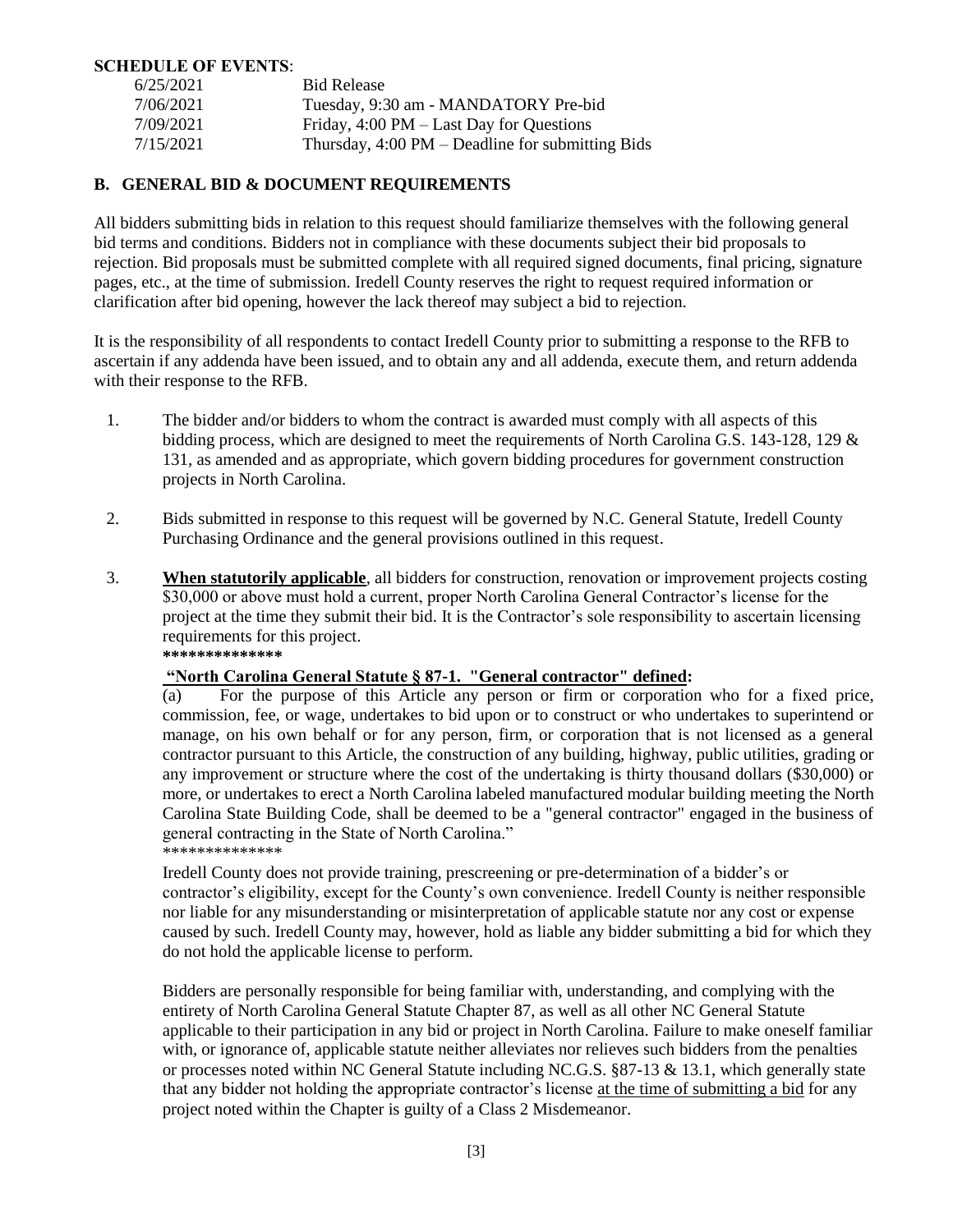- 4. Iredell County Government does not discriminate on the basis of race, color, sex, national origin, religion, age, or disability. Any contractors or vendors who provide services, programs or goods for Iredell County are expected to fully comply with the County's non-discrimination policy.
- 5. Iredell County reserves the right to accept or reject any or all bids, evaluate all bids, especially where there is a wide range in specifications, and make an award in the best interest of the County. Iredell County reserves the right to take exception to or waive any item in the bid.
- 6. **BID AND CONTRACT: Please Read Carefully:** Signed Proposals submitted in response to this Request for Bids will be evidence of acceptance of Iredell County's terms and conditions, including here by reference Iredell County's Purchase Order Terms and Conditions, and, combined with the terms and conditions set forth in this request for bid, make up the entirety of the contract to which Iredell County will be bound and will supersede, override and take precedence over any and all counter proposed terms and conditions presented in proposals and subsequent contracts. Bid proposals offered to the County contingent upon the County's acceptance of any counter-terms and conditions must clearly and obviously state that an exception is being taken and what that exception is. Such proposals *may* be considered during the bid review process but will remain subject to rejection at the sole discretion of Iredell County in favor of any bid containing conditions more favorable to the County. Iredell County accepts no counter terms/conditions unless specifically agreed upon in writing by both parties prior to contract award. **Regardless**, proposals taking total exception to Iredell County's terms and conditions and this bid document will be considered nonresponsive to this bid request and rejected as such. Iredell County reserves the right to accept or reject any or all bid proposals and will exercise that right when reviewing proposals containing any counter-proposed terms and conditions not favorable to the County.
- 7. Bid Submissions, Bid Evaluation and Contract Award: Bidders should be careful to submit a complete bid proposal. Bids will be evaluated based on a combination of criteria, with price being only one. When appropriate, product specifications will be used to evaluate product offered, installation, services, etc. All informal contracts for construction or repair work shall be awarded to the lowest responsible, responsive bidder, taking into consideration quality, performance, and the time specified in the bid for the performance of the contract. In making a determination of responsibility, Iredell County may use criteria such as:
	- Compliance with bid package requirement
	- Contractor's qualifications
	- References
	- Financial ability
	- Insurance coverage
	- $\bullet$  Etc.
- 8. All bids must be accompanied by the vendor's proposed start and completion schedule or timeline and other pertinent project data.
- 9. OMISSIONS: Omission in this bid solicitation or technical specification of any provision herein described shall not be construed as to relieve the Contractor of any responsibility or obligation normally requisite to the complete and satisfactory delivery, installation, construction or satisfactory completion of this project.
- 10. All bid proposals must be written and submitted in the format prescribed by these documents, using the forms included. All bid proposals must be signed by an individual authorized to bind the contractor to a contract prior to submission. Proposals Packages should include or cover the following elements:
	- 1. Cover Letter or Cover Sheet identifying Contractor
	- 2. Signed Bid Proposal and Terms Acceptance Sheet broken down according to Technical Specifications below
	- 3. Statement including time from award notification to completion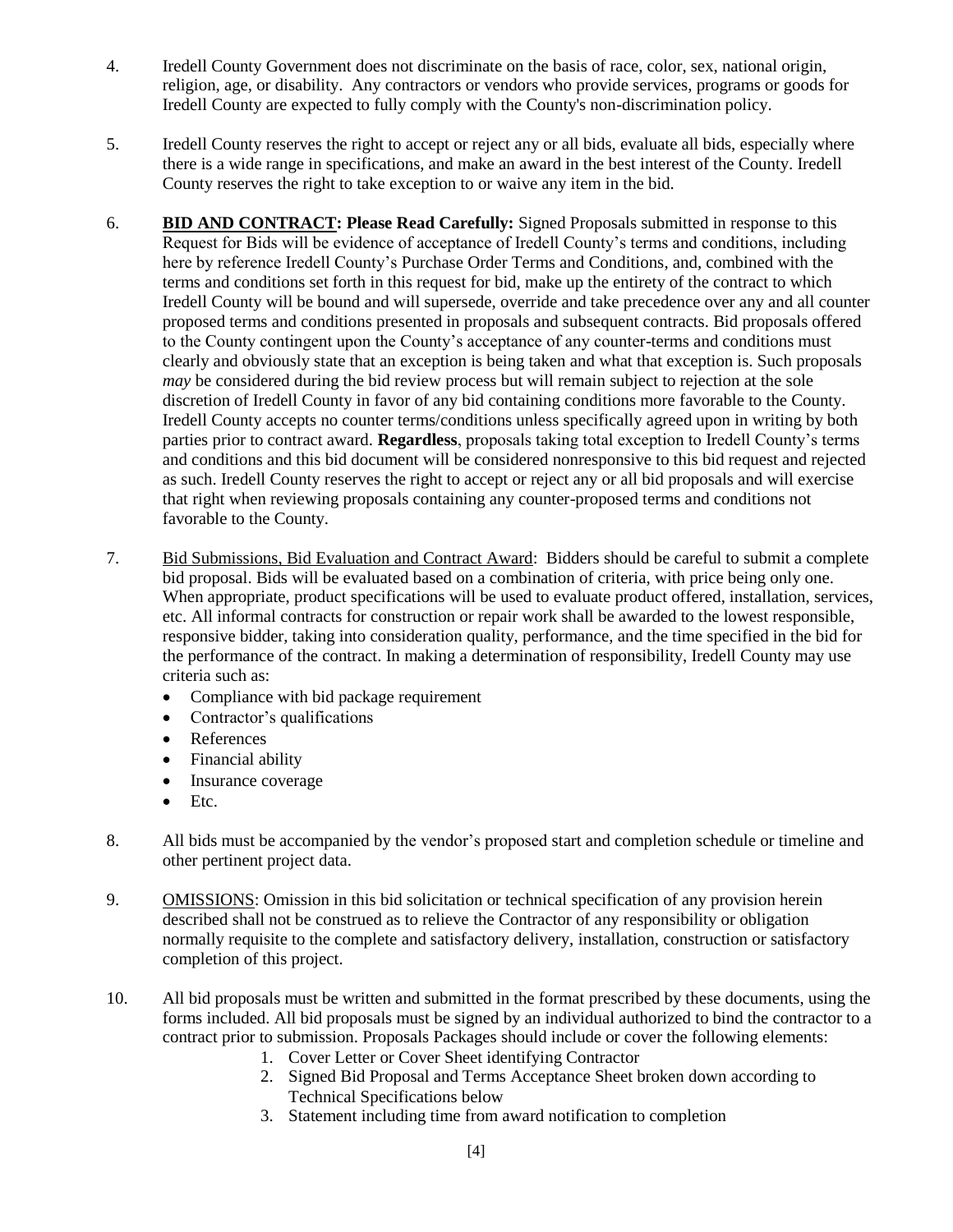- 4. Copy of current NC General Contractors License when applicable (See section B. #3, Page 3)
- 5. General Product Specifications Sheets (when appropriate)
- 6. List of references for jobs of similar size, scope and specification.
- 11. Bid Proposal Sheets should clearly present the following information:

a. Project Name: **Agricultural Center Roof: Bid #21-455-IC-04** b. Delivery Schedule: Show Number of days or weeks following receipt of approved purchase order and approved submittals. \*Delivery and installation period will be a consideration for award. c. **Proposal must be signed by an individual authorized by the contractor to bind the company to a contract and must clearly show the individual's title, company name and date.** d. General Contractor number (when applicable)

#### 12. **DELIVERY OF BIDS**:

\*\*\***Scanned bids may be sent electronically and WILL BE accepted** by email at [antonia.stines@co.iredell.nc.us](mailto:antonia.stines@co.iredell.nc.us)

To be considered, bid proposals must be signed and complete, in  $8-1/2 \times 11$  inch format. If hand delivered or sent by overnight courier, they should be stapled once, **and** include one (1) original and one (1) copy of the originally signed and complete bid proposal in the same format.

#### MAILING INSTRUCTIONS:

US POSTAL SERVICE: Address bid envelope as shown below and mail in time to reach Purchasing Specialist by deadline. Enclose the fully executed original bid document in the mailing envelope. Address envelope as shown below.

UPS, FEDEX, DHL or other carrier: Place the bid inside the carrier's envelope and address as below. HAND DELIVERY OR COURIER: Bids, addressed with either of the provided addresses, may be handdelivered directly to the Purchasing Division no later than 4:00 PM on the due date for bids. Arrive with plenty of time to have your bid stamped in before deadline.

In all cases and regardless of delivery method, delivery of bids to the Purchasing Specialist by the specified due date and time are the sole responsibility of the bidder. Bids not in the hands of the Purchasing Specialist prior to the expiration date and time, regardless of reason, **will be rejected**.

| DELIVERED BY US POSTAL SERVICE                     | DELIVERED BY ANY OTHER MEANS                       |
|----------------------------------------------------|----------------------------------------------------|
| BID# 21-455-IC-04 – Agricultural Center            | $BID# 21-455-IC-04 - Agricultural Center$          |
| <b>Roof</b>                                        | <b>Roof</b>                                        |
| <b>Iredell County</b>                              | <b>Iredell County</b>                              |
| <b>Attn: Antonia Stines, Purchasing Specialist</b> | <b>Attn: Antonia Stines, Purchasing Specialist</b> |
| P. O. Box 788                                      | <b>200 South Center Street</b>                     |
| <b>Statesville, NC 28687</b>                       | Statesville, NC 28677                              |

Bid Packages will be accepted up to the day and time of bid deadline, which is scheduled for **4:00 PM Thursday, July 15, 2021.** By NC General Statute, Informal bids are not public knowledge until after award.

#### PROMPT DELIVERY OF BIDS TO PURCHASING AGENT IS THE SOLE RESPONSIBILITY OF THE BIDDER. BIDS RECEIVED AFTER THE BID DEADLINE, REGARDLESS OF REASON, WILL NOT BE CONSIDERED.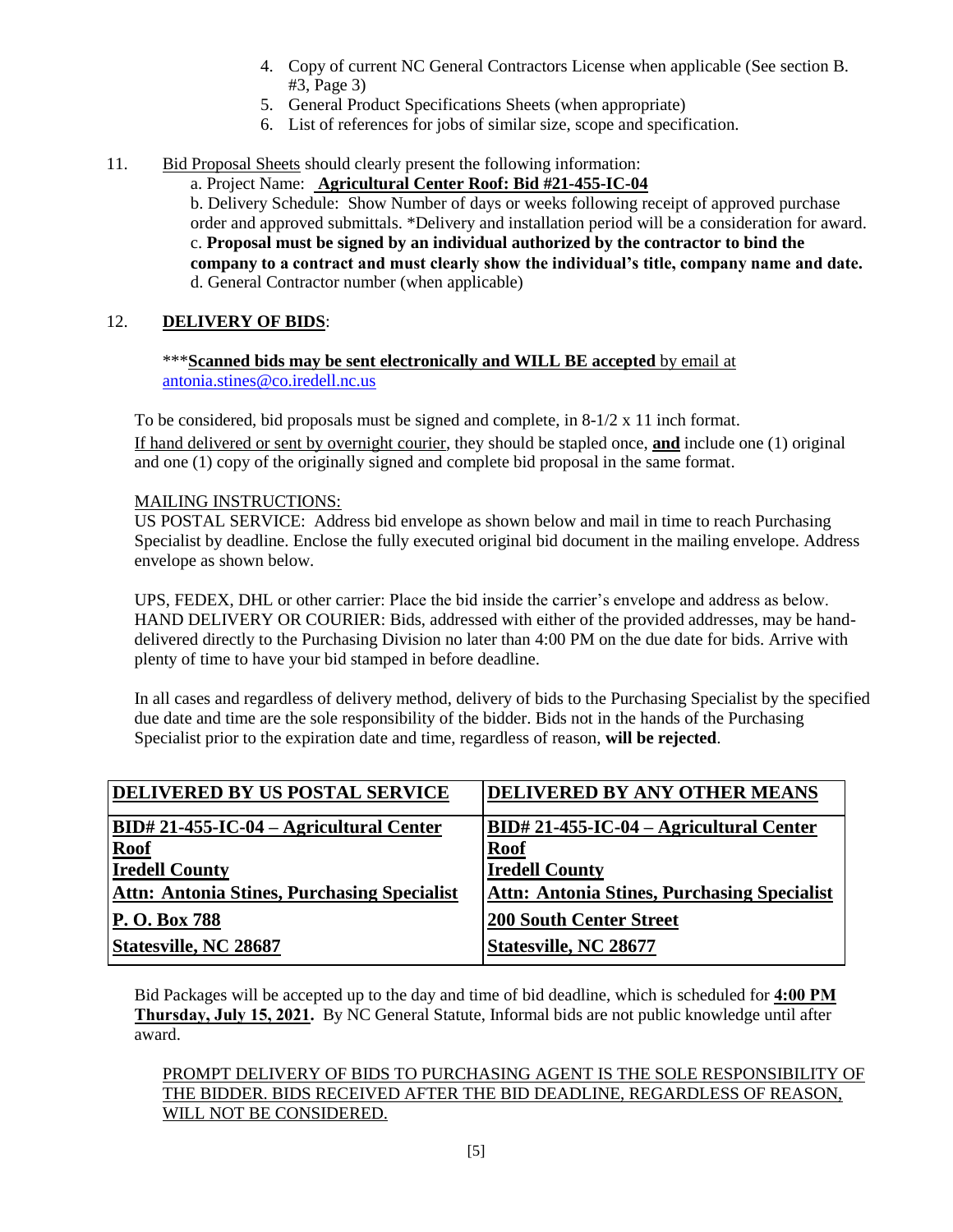- 13. Mailed bids or bids sent by any delivery service in that service's envelope must be included in a separate envelope clearly marked as above and placed inside the mailing envelope.
- 14. Iredell County shall not be held responsible for nor will it pay any costs or expense associated with the preparation or submission of a bid proposal submitted in response to this solicitation, such expenses and costs being the sole responsibility of the bidder. Nothing in this solicitation or any response submitted pursuant to shall obligate Iredell County to award a contract to a bidder.
- 15. In case of default of an awarded contractor, Iredell County may procure the articles and/or services from other sources and may hold the defaulting contractor responsible for any excess cost occasioned thereby.
- 16. PAYMENT: **Unless other arrangements are made between Iredell County and the Contractor,** in lieu of bid and performance bonds, **full payment will be made by check within thirty-days after project completion and final inspection and notification of acceptance is given to the Purchasing Agent & Contracts Manager by the County's Project Manager.** Once proof of acceptance is received, the Iredell County Purchasing & Contracts Manager or other authorized County staff will code, sign and process an original invoice for payment. No payment will be made until contractor completes all delivery, construction, installation or other provisions or responsibilities as agreed upon prior to project start and corrected any deficiencies found.
- 17. It is Iredell County policy to offer open and fair bid opportunities to all qualified contractors who are interested in participating in bids for Iredell County projects and to encourage and assist small or minority-owned businesses who might not otherwise be able to participate in our projects. Therefore, Iredell County may approve a prepayment of a percentage of project cost, never to exceed 30%, to facilitate the purchase and placement of project materials and to stage equipment and personnel at the site. To qualify, a contractor must include a request for prepayment with their bid providing adequate basis and justification for pre-payment. Iredell County will review the request and make a determination as to approval and amount. Prepayments are made at the sole discretion of the County and no bid should be submitted contingent on prepayment. If pre-approved, payment will be made after an invoice has been submitted to the County's Project Manager assigned to this project.
- 18. TAXES: It is Iredell County policy that no contract will be awarded to a contractor or vendor that is delinquent in paying Iredell County property taxes. In the event the lowest, responsive bidder is found delinquent, Iredell County reserves the right to a) reject said Contractor's bid as not responsible, (b) withhold award until taxes are paid in full, (c) withhold unpaid property taxes from all amounts payable from the resulting contract or (d) take any other actions deemed necessary by the County. Regardless, project award and start will not be postponed to accommodate delinquent contractor.
- 19. Iredell County requires that all contractors performing work on County property maintain minimum insurance coverage as outlined in **Minimum Insurance Requirements & Risk Control** below. Acceptance of Iredell County's insurance and risk requirements *is a requisite* for award. Do not make changes to or take exception to these insurance and risk requirements. Bids offered contingent on any change or exception taken to this requirement will be deemed both non-responsive to this bid solicitation's requirements and specifications and not responsible. Such offers will be rejected.
- 20. **Terms & Conditions Acceptance:** By submitting a signed proposal in response to this solicitation, the individual is verifying that he/she is a duly authorized representative of the company and is able to legally bind the company to this agreement. Signature also denotes agreement that the terms and conditions of this bid shall override all other terms and conditions, regardless of form or delivery.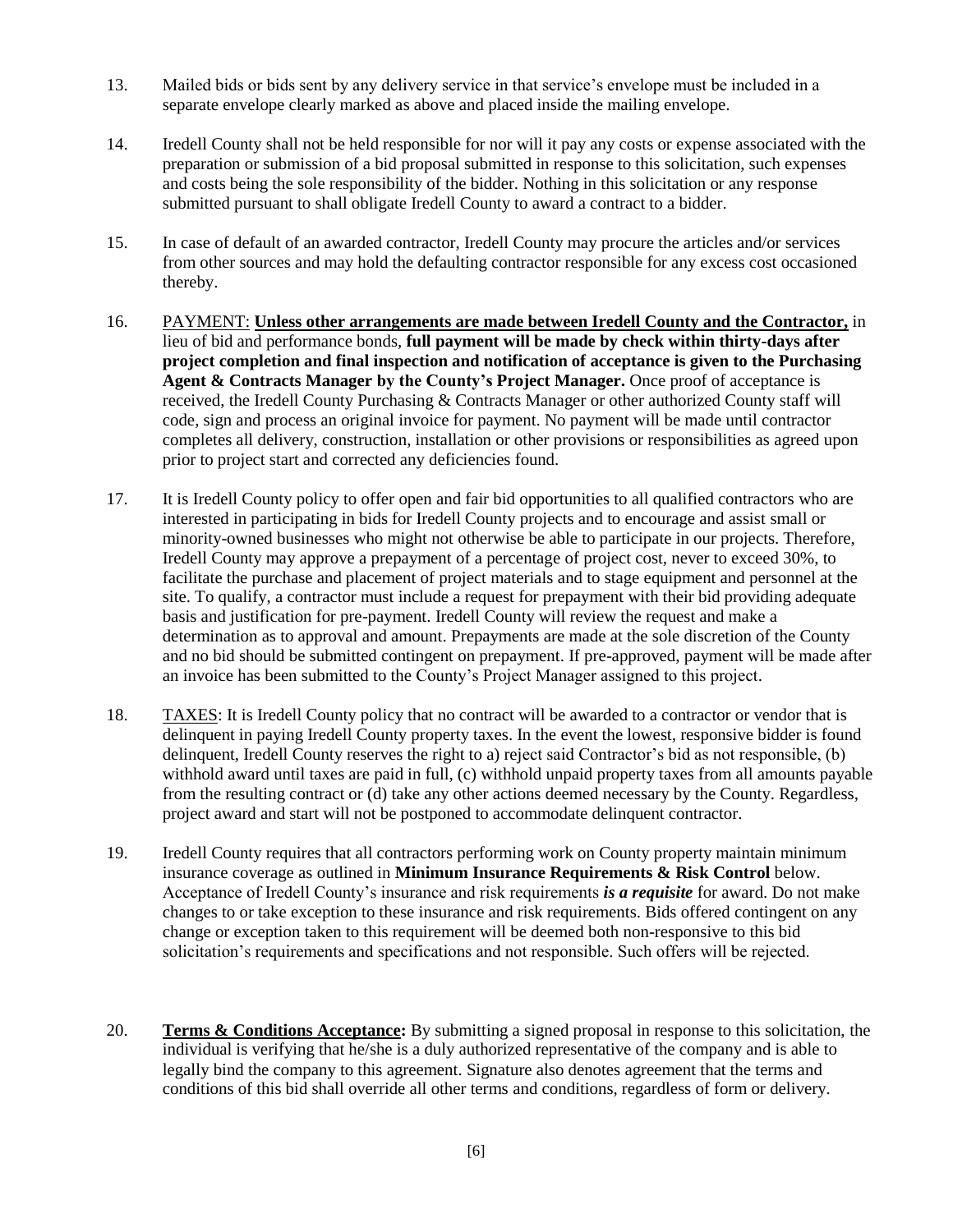#### **C. GENERAL CONTRACT TERMS AND CONDITIONS**

- 1. DEFAULT**:** In case of default by the awarded contractor, Iredell County may procure the articles or services from other sources and hold the bidder responsible for any excess cost occasioned thereby. In addition, in the event of default by the contractor under this contract, Iredell County may immediately terminate for cause all existing contracts between Iredell County and the vendor and de-bar the vendor from doing future business with the County. These in addition to any and all remedies provided by law.
- 2. SITUS: The place of this contract, its situs and forum, shall be North Carolina, where all matters, whether sounding in contract or tort, relating to its validity, construction, interpretation and enforcement shall be determined.
- 3. GOVERNING LAWS: This contract is made under and shall be governed and construed in accordance with the laws of the State of North Carolina.
- 4. PERMITS & INSPECTIONS: All Permits required by governing authorities shall be secured by contractor or contractor's agent. Proof of approved inspections for all required Permits relative to the Work shall be included with application for Final Payment.
- 5. PAYMENT TERMS: Payment terms are Net, not earlier nor later than, 30 days after receipt of correct invoice or acceptance of goods, whichever is later. Iredell County is responsible for all payments to the contractor under the contract.
- 6. AFFIRMATIVE ACTION: The contractor will take affirmative action in complying with all Federal and State requirements concerning fair employment and employment of people with disabilities, and concerning the treatment of all employees without regard to discrimination by reason of race, color, religion, sex, national origin or disability.
- 7. CONDITION AND PACKAGING: Unless otherwise provided by special terms and conditions or specifications, it is understood and agreed that any item offered or shipped pursuant to this project has not been sold or used for any purpose and shall be in new condition. All containers and packaging shall be suitable for handling, storage or shipment.
- 8. PATENT: The contractor shall hold and save Iredell County, its officers, agents and employees, harmless from liability of any kind, including costs and expenses, on account of any copyrighted material, patented or unpatented invention, articles, device or appliance manufactured or used in the performance of this contract, including use by the government.
- 9. ADVERTISING: Contractor agrees not to use the results of this RFB or any resulting contract or the name of Iredell County as part of any commercial advertising.
- 10. ASSIGNMENT: No assignment of the contractor's obligations or the contractor's right to receive payment hereunder shall be permitted. However, upon written request approved by the issuing purchasing authority and solely as a convenience to the contractor, Iredell County may: a. Forward the contractor's payment check directly to any person or entity designated by the contractor, and

b. Include any person or entity designated by contractor as a joint payee on the contractor's payment check. In no event shall such approval and action obligate Iredell County to anyone other than the contractor and the contractor shall remain responsible for fulfillment of all contract obligations.

11. GENERAL INDEMNITY: The contractor shall hold and save Iredell County, its officers, agents, and employees, harmless from liability of any kind, including all claims and losses accruing or resulting to any other person, firm, or corporation furnishing or supplying work, services, materials, or supplies in connection with the a firm, or corporation that may be injured or damaged by the contractor in the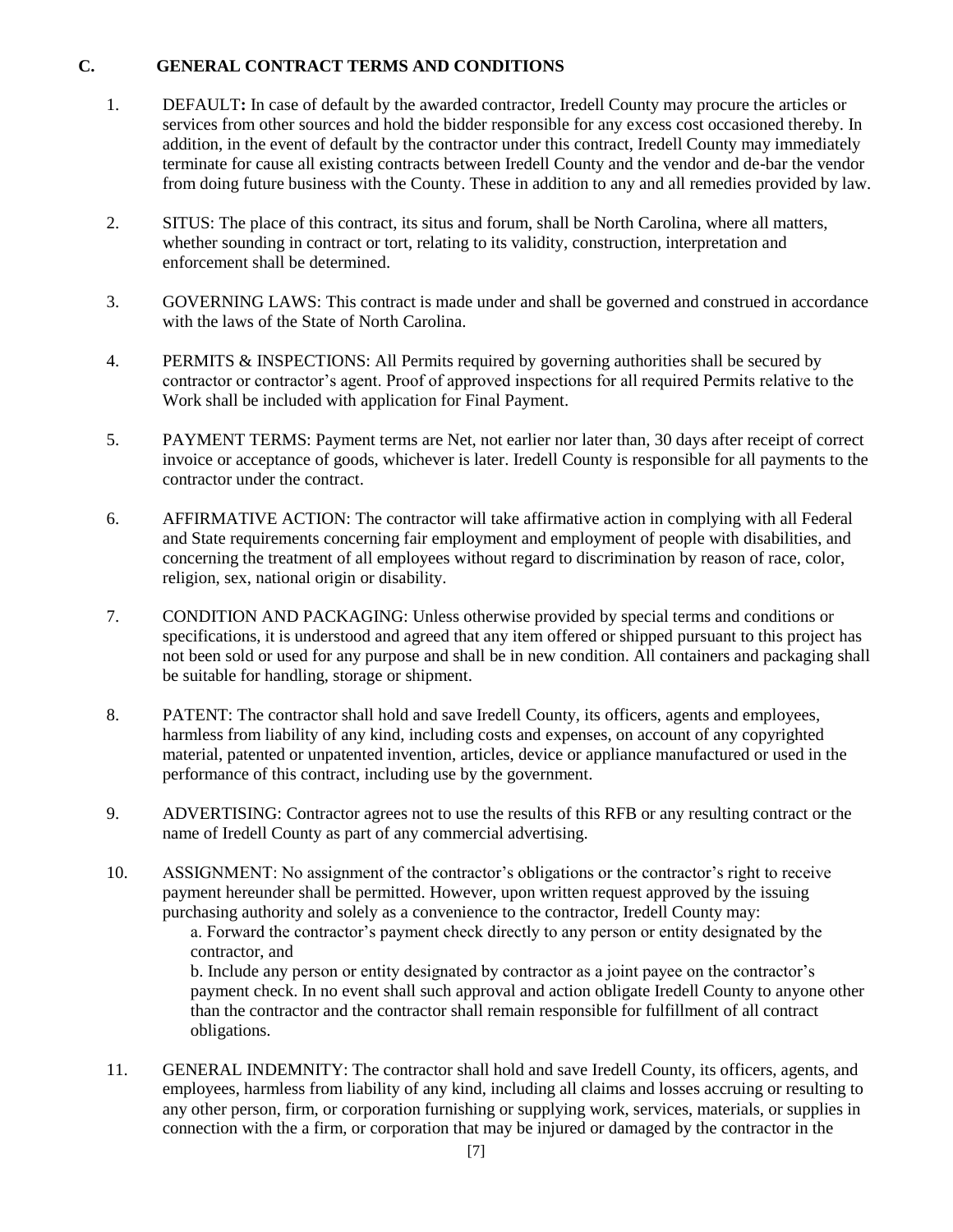performance of this contract and that are attributable to the negligence or intentionally tortious acts of the contractor provided that the contractor is notified in writing within 30 days that Iredell County has knowledge of such claims. The contractor represents and warrants that it shall make no claim of any kind or nature against Iredell County's agents who are involved in the delivery or processing of contractor goods to Iredell County. The representation and warranty in the preceding sentence shall survive the termination or expiration of this contract.

12. E-VERIFY: E-Verify is the federal E-Verify program operated by the United States Department of Homeland Security used to verify the work authorization of newly hired employees pursuant to federal law. Article 2, Chapter 64 of the North Carolina General Statutes requires that all employers doing business in the state of North Carolina, who employ 25 or more employees in this State, use E-verify to verify the work status of newly hired employees. Additionally, North Carolina General Statute 153A-449 states that "Contractors Must Use E-Verify. - No county may enter into a contract unless the contractor and the contractor's subcontractors comply with the requirements of Article 2 of Chapter 64 of the General Statutes."

Therefore, as a condition of payment under this contract, the seller or vendor agrees to and must comply with Article 2 of chapter 64, as well as take measures to ensure that any subcontractor performing work for the Vendor under this contract complies with the provisions of this statute. By submitting a signed offer in response to this solicitation, seller or Vendor verifies compliance with the requirements of Article 2 of Chapter 64 of the North Carolina General Statutes. Upon request of the Iredell County, Vendor shall verify, by affidavit, compliance of the terms of this section.

The seller and/or vendor acknowledges that payment by the County is conditioned upon the vendor's, or its subcontractor's, compliance with Article 2 of Chapter 64. Failure to comply may render any contract with the County void and unenforceable.

13. **IRAN Divestment Act** (N.C.G.S. 147 Article 6E) prohibits state agencies and local governments from entering into contracts with entities that the North Carolina State Treasurer has determined are engaged in certain investment activities in the Iranian energy sector.

The Article requires the State Treasurer's Office to publish a list of entities it has identified as investing in the Iranian energy sector and update the list every 180 days. This list can be found at [https://www.nctreasurer.com/inside-the-department/OpenGovernment/Pages/Iran-Divestment-Act-](https://www.nctreasurer.com/inside-the-department/OpenGovernment/Pages/Iran-Divestment-Act-Resources.aspx)[Resources.aspx.](https://www.nctreasurer.com/inside-the-department/OpenGovernment/Pages/Iran-Divestment-Act-Resources.aspx) An entity identified on the Treasurer's list (called the "Final Divestment List") is prohibited from contracting with state agencies and local governments. In addition, all entities contracting with the State and local governments are prohibited from subcontracting with any entity included on the Final Divestment List. Contracts entered into with an entity included on the Final Divestment List are rendered void by operation of the statute.

Submission of a signed Bid in response to this solicitation indicates contractor's understanding of the requirements of this act and will serve as certification by the individual signing that the entity is not included on the Final Divestment List and they are prohibited from subcontracting with any entity included on the Final Divestment List. Any contract entered into with an entity included on the Final Divestment List is void and government entities in North Carolina are not authorized to issue payment for such a contract.

14. **Divestment From Companies Boycotting Israel Act** (NC G.S. 147, Article 6G) prohibits state agencies and local governments from entering into contracts costing over \$1,000.00 with any entity that the North Carolina State Treasurer has determined boycotts or is involved in a boycott of Israel.

The Article requires the State Treasurer's Office to publish a list of entities it has determined boycotts or is involved in a boycott of Israel and update the list at least annually. An entity identified on the Treasurer's list (called the "Final Divestment List") is prohibited from contracting with state agencies and local governments. Contracts entered into with an entity included on the Final Divestment List are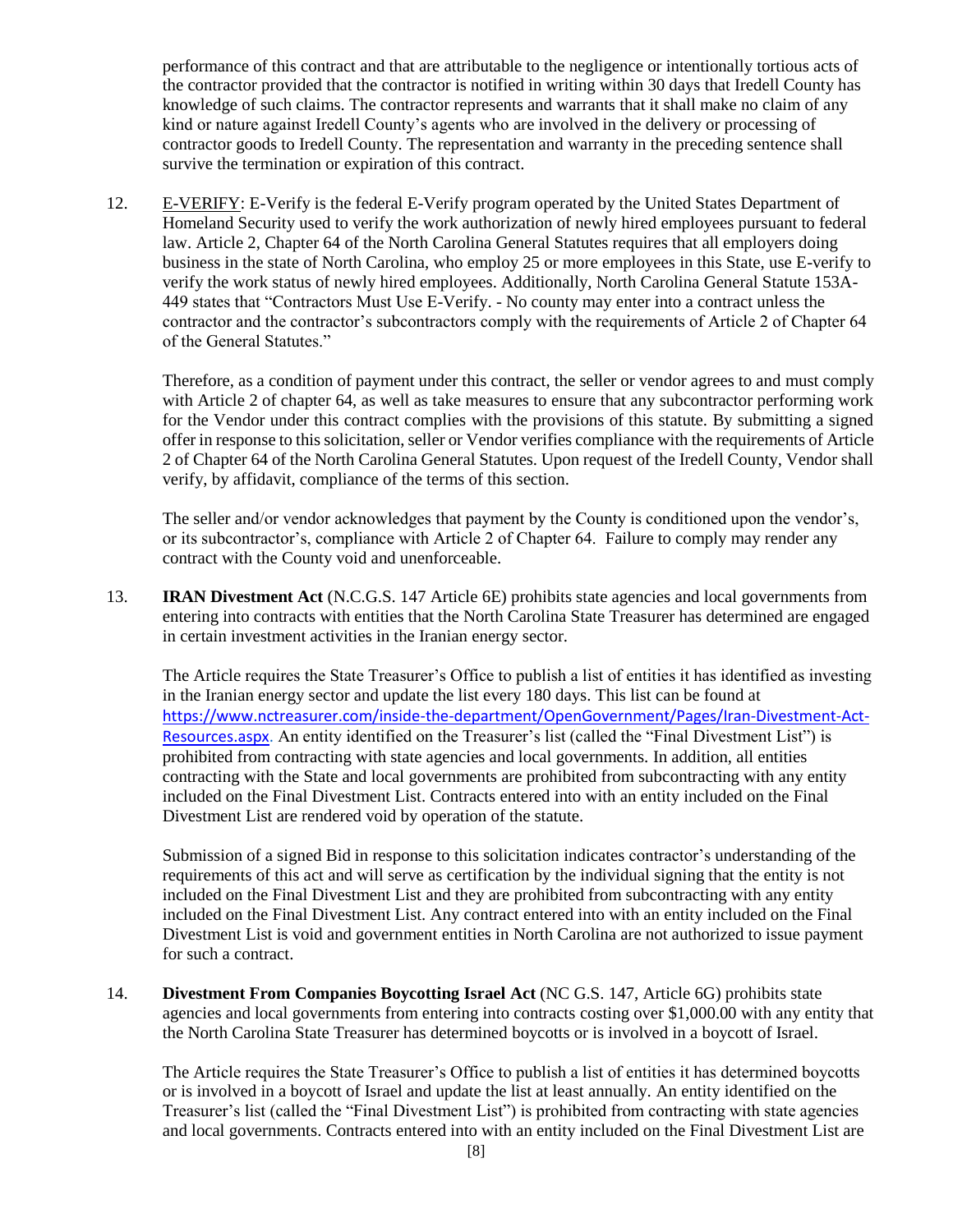rendered void by operation of the statute.

15. TERMINATION: Iredell County may terminate this contract for cause if the contractor fails to perform according to the contract provisions or original offer or for convenience when there has been a change in program requirements or inadequate funding.

# **D. MINIMUM INSURANCE REQUIREMENTS**

Iredell County requires that all contractors performing site preparation, paving, installation, construction, repairs or renovations on County property shall provide insurance certificates to the County naming Iredell County as secondary insured. The contractor shall procure, maintain and provide proof of insurance coverage for injuries to persons and/or property damage as may arise from, or in conjunction with, the work performed on behalf of the county by the contractor, his agents, representatives, employees or subcontractors. Proof of coverage as contained herein shall be submitted **prior to the commencement of work** and the contractor shall maintain such coverage for the duration of the contract period.

Minimum Insurance Coverage Limits:

- General Liability: \$2,000,000 combined single limits, \$1,000,000 annual aggregate (\$1,000,000 products and completed operations aggregate)
- Automobile Liability: \$1,000,000 combined single limits, \$1,000,000 annual aggregate. Workers Compensation: **Workers Compensation is required by all contractors or subcontractors regardless of the number of employees.**
- Builders Risk: Contractor to decide amount of coverage needed for the project materials.

The contractor's insurance shall be primary over any applicable insurance or self-insurance maintained by the County.

The contractor shall provide 30 days written notice to the County before any cancellation, suspension, or void of coverage in whole or part, where such provision is reasonable.

All coverage for subcontractors of the contractor shall be subject to all of the requirements stated herein.

Failure to comply with any reporting provisions of the policy(s) shall not affect coverage provided the County, it officers/officials, agents, employees and volunteers.

The insurer shall agree to waive all rights of subrogation against the County, its officers/officials, agents, employees or volunteers for any act, omission or condition of premises which the parties may be held liable by reason of negligence.

The contractor shall furnish the County certificates of insurance including endorsements affecting coverage. The certificates are to be signed by a person authorized by the insurance company(s) to bind coverage on its behalf.

All insurance shall be placed with insurers licensed for business in North Carolina and maintaining an A.M. Best rating of no less than A-.

All insurance policies shall be in effect for the duration of the project and shall be written on an occurrence Basis. No claims-made policies will be accepted.

The Contractor shall indemnify and hold harmless the County of Iredell, its officers/officials, agents, employees and volunteers from and against all claims, damages, losses and expenses including attorney's fees arising out of or resulting from the performance of the work, provided that any such claim, damage, loss or expense (1) is attributable to bodily injury, sickness, disease, or death, or to injury to or destruction of tangible property (other than work itself) including the loss of use resulting therefrom, and (2) is caused in whole or part by any negligent act or omission of the Contractor, any subcontractor, anyone directly or indirectly employed by any of them or anyone for whose acts any of them may be liable, regardless of whether or not it is caused in part by a party indemnified hereunder.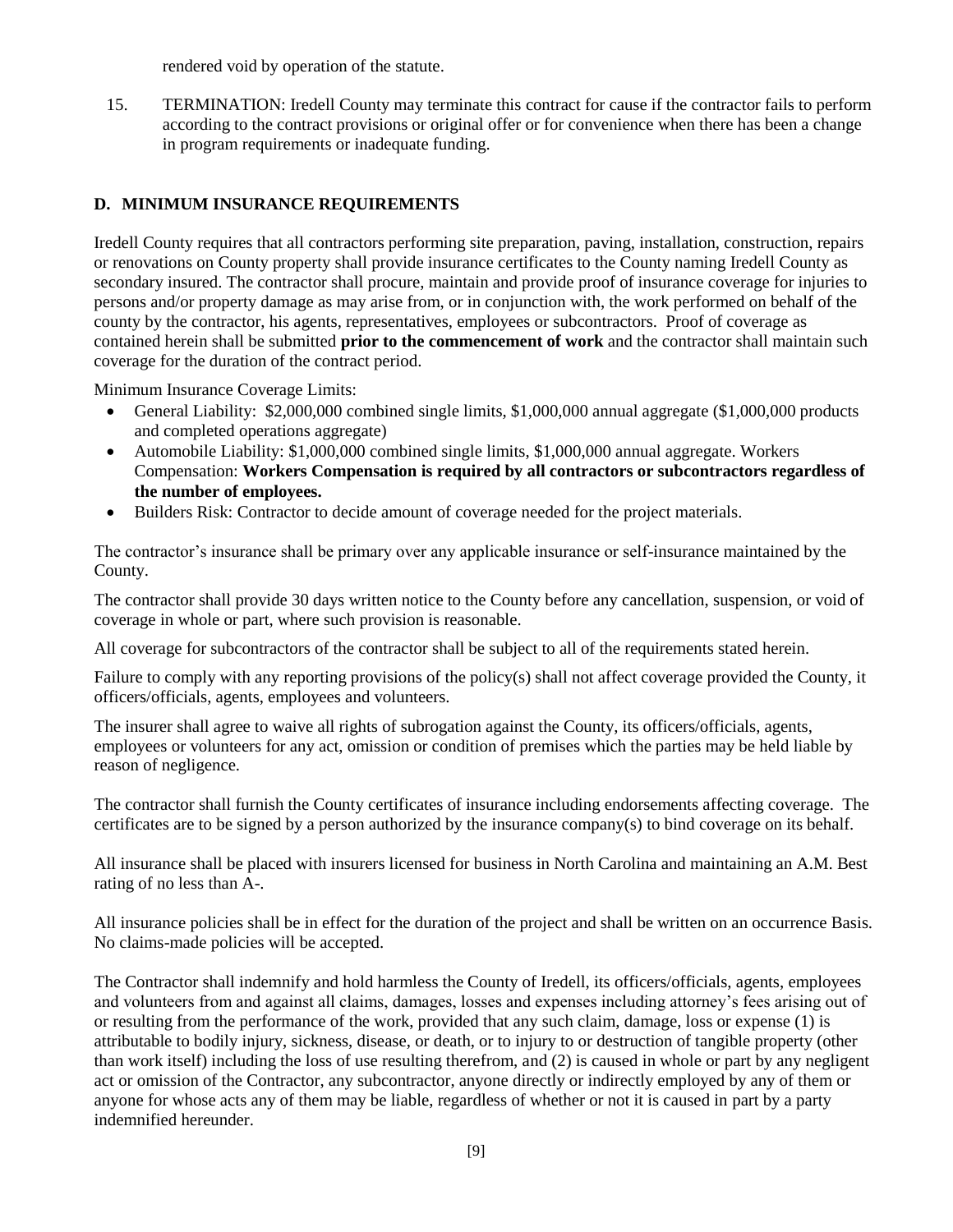# **RISK CONTROL**

The Contractor shall be required to comply with all federal, state, and local laws, regulations, and industry standard, or practices regarding safety of employees, the general public, and protection of physical property.

All subcontractors shall be subject to the same requirements.

The Contractor shall be responsible for self-inspection, as well as the inspection of all subcontractors to ensure compliance.

Any inspection of the operations of the Contractor or any subcontractor by the County or by any agent, employee or official of the County shall be done so to ensure compliance to the contract only. No inspection should be construed as a warranty of the operations of contractors and subcontractors.

The Contractor shall be solely responsible for the inspection and compliance of all operations.

The County maintains the right to require the Contractor to take corrective action regarding any hazard or potential hazard identified either by the Contractor or the County.

Failure to comply with these requirements or take any necessary corrective action may constitute reason for cancellation of the contract.

# **\*\*\*INTENTIONALLY LEFT BLANK\*\*\***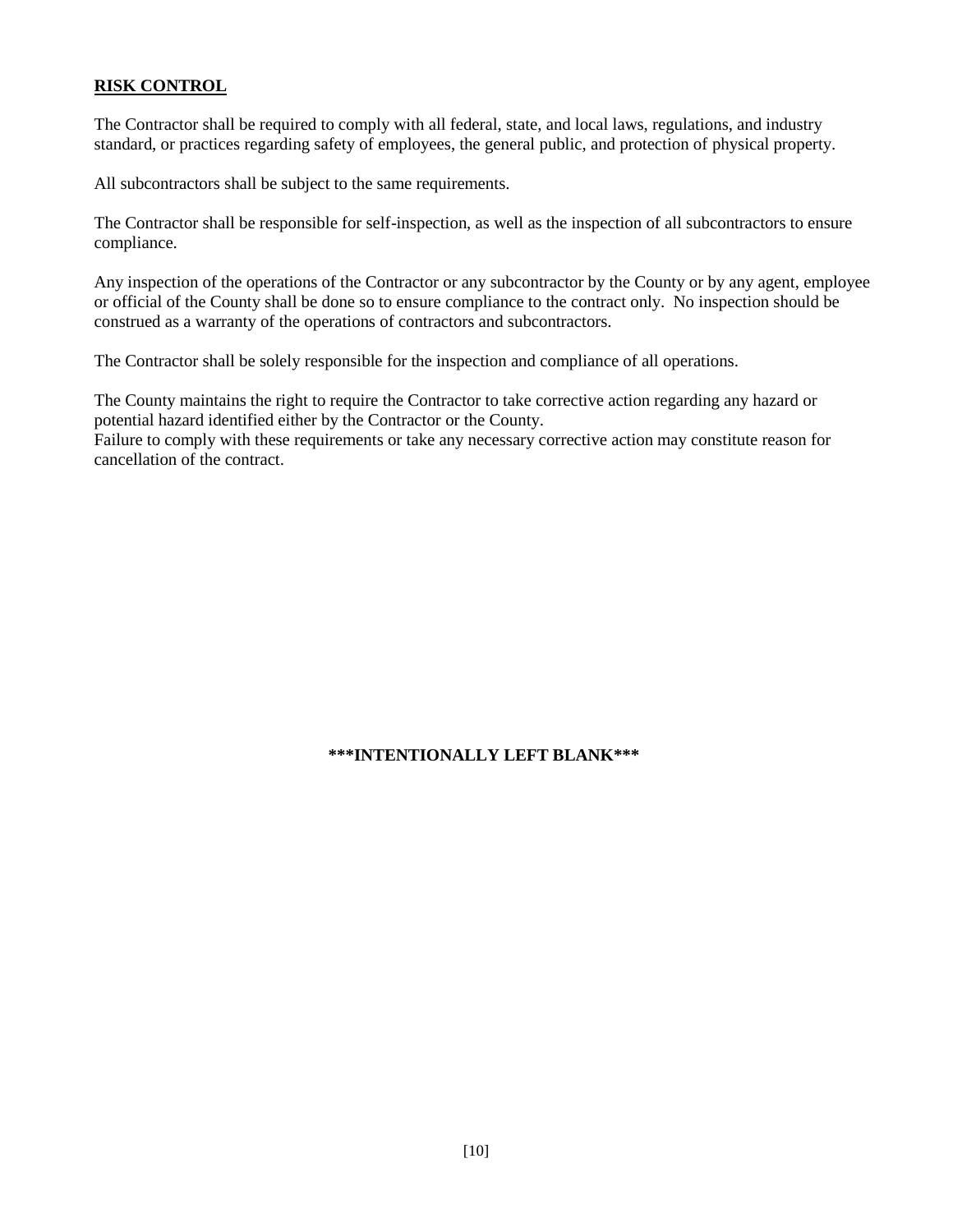#### **E. GENERAL AND TECHNICAL SPECIFICATIONS, SCOPE OF WORK, ETC., for**

The Awarded Contractor shall provide all labor, materials, equipment and supervision to provide and deliver the "turn-key" fluid applied roof membrane. Section is estimated 7000 sq. ft., single ply roof, Figure 1 provided for reference only. Calculation of exact square footage is the responsibility of the contractor.

All work must be coordinated with Iredell County Facility Services Field Manager to insure uninterrupted access of the public and staff to the Agricultural Center during normal business hours. It is the responsibility that contractors/subcontractors provide a clean and safe working area. Temporary barricades, directional signage, and other appropriate measures are the responsibility of the awarded contractor to insure the safety of their personnel, the public, and staff, as well as comply with all OSHA requirements and procedures. Contract is to provide portable toilet facilities as needed. At completion of project, all areas are to left in its original state, all debris should be disposed of in a legal manner and at the sole expense of the contractor.

#### **Contractor is responsible for obtaining all appropriate permits from the City of Statesville, Iredell County or State as required.**

#### General Project Specifications:

Prep and Inspection

- 1. The owner will provide electrical and mechanical disconnections and is responsible for hooking all equipment back up.
- 2. Section to be cleaned with detergent applied at 500 sq. ft. per gallon and allowed to swell for appropriate set time.
- 3. Roof section is then to be pressured washed with a minimum of 2,000 PSI.
- 4. All open/exposed seams and tears, damaged roof drains along with potential areas for sharp edges will have a three course preventative maintenance and repair performed prior to application. (seam sealer, fabric seam sealer or butyl tape and seam sealer) - Preferred ALDO 399 Silicone Sealant
- 5. All Flashings and penetration will be addressed with butyl tape, fabric and 399 silicone sealants. (Each Specific area will be addressed per the manufactures requirements)
- 6. Inspect for missed areas for treatment or debris before starting coating stage.

#### Coating

- 1. Roof to receive two flood coats of ALDO 397, High Solids Silicone Fluid Applied Membrane.
- 2. Apply the system at a rate of 3.0 gallons per 100 square feet.
- 3. Finish coat color selection is white
- 4. Contractor to provide a destructive testing to ensure all installed systems meet the GE warranty requirements for dry film thickness and total installation.
- 5. Facility Services Field Manager to complete site inspection of finished roof.
- 6. Contactor to keep premises clean of dirt and debris, providing clean-up at the end of each work day and at the end of the project.

#### **Warranty**

1. 15 or 20-year labor and material membrane manufacturer's warranty, provide documentation at completion of project.